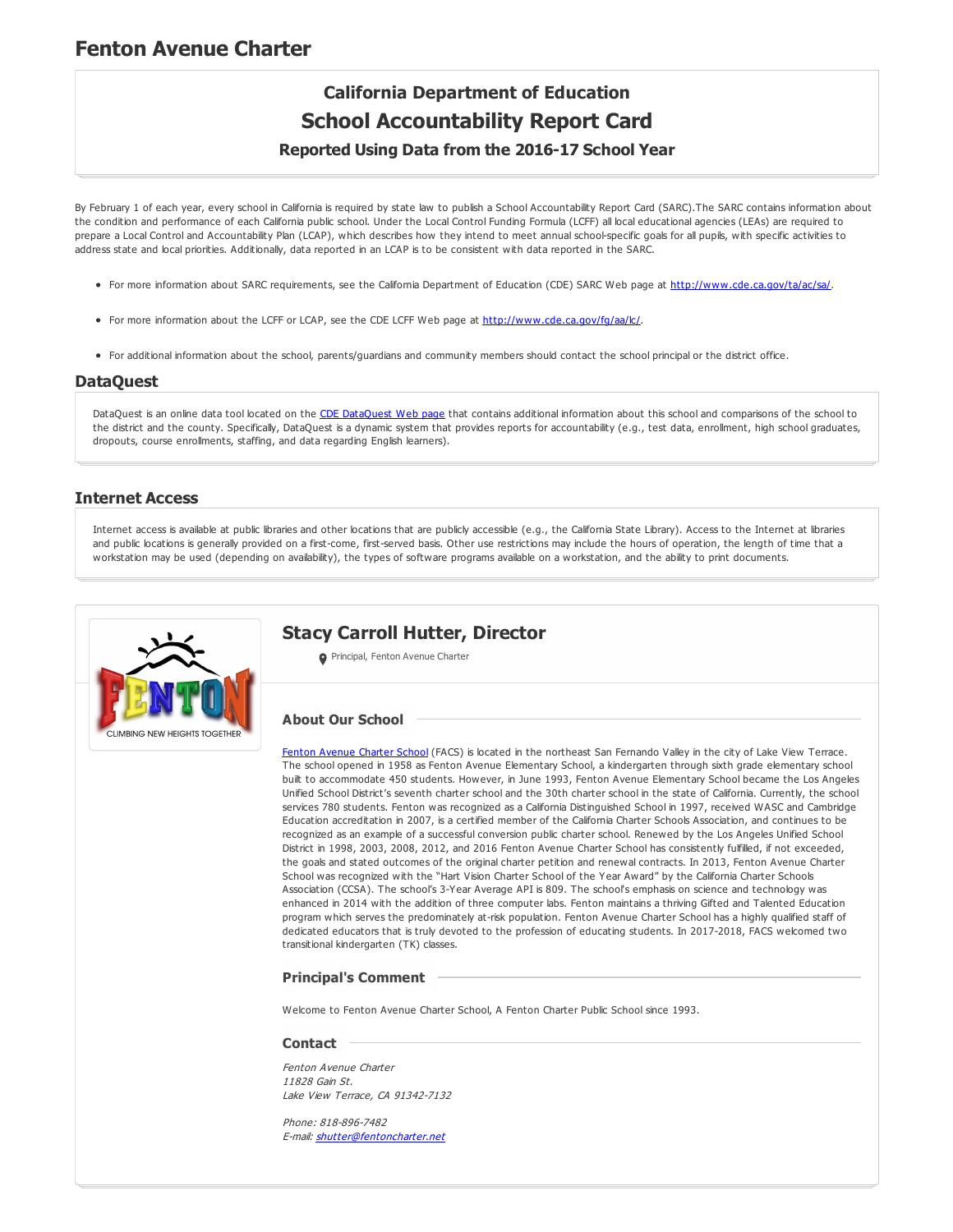2016-17 SARC - Fenton Avenue Charter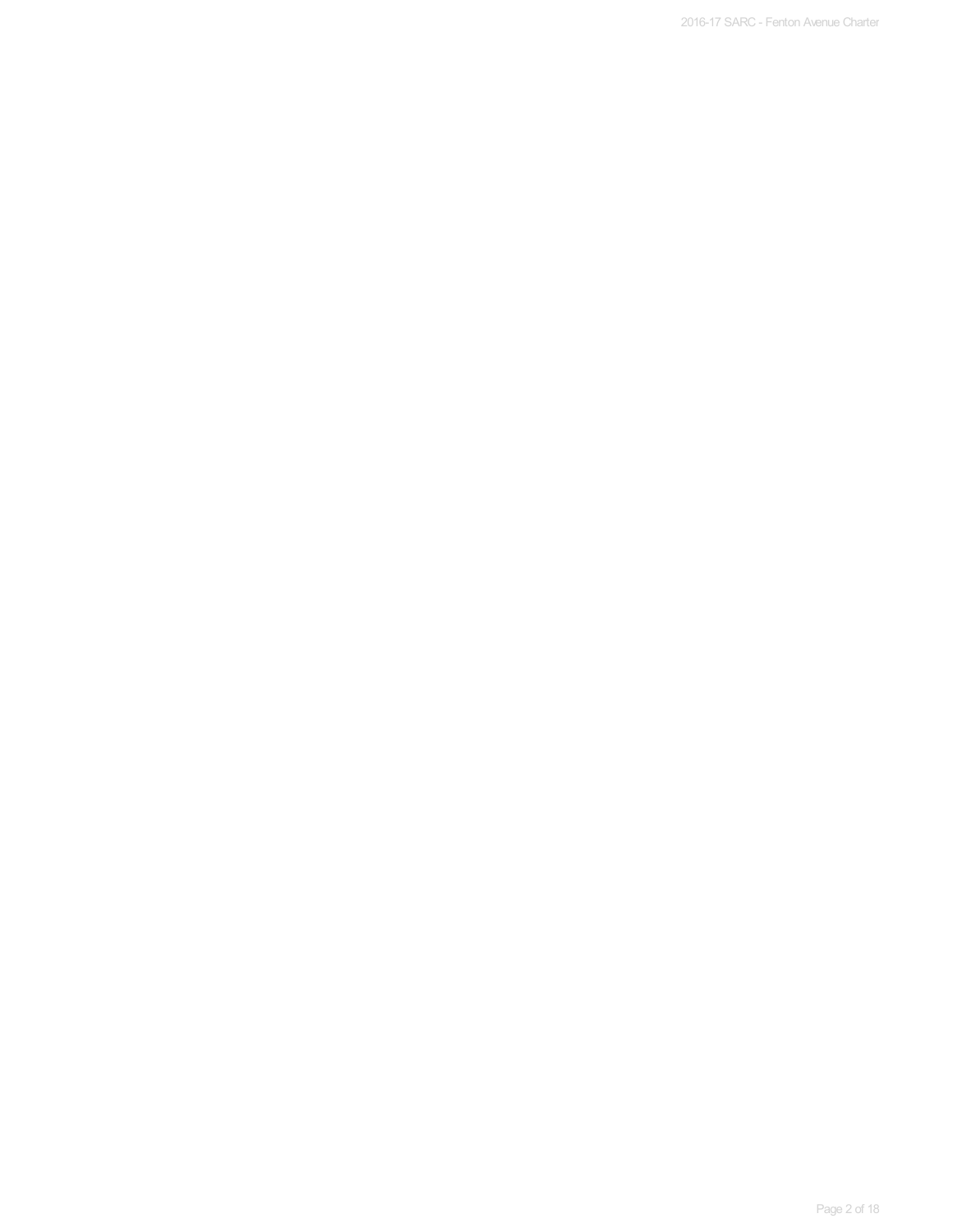## **About This School**

**Contact Information (School Year 2017-18)**

|                                             | District Contact Information (School Year 2017-18) |  |  |  |  |  |
|---------------------------------------------|----------------------------------------------------|--|--|--|--|--|
| <b>District Name</b><br>Los Angeles Unified |                                                    |  |  |  |  |  |
| <b>Phone Number</b>                         | $(213) 241 - 1000$                                 |  |  |  |  |  |
| Superintendent                              | Michelle King                                      |  |  |  |  |  |
| <b>E-mail Address</b>                       | michelle.king@lausd.net                            |  |  |  |  |  |
| <b>Web Site</b>                             | www.lausd.net                                      |  |  |  |  |  |
|                                             |                                                    |  |  |  |  |  |

| School Contact Information (School Year 2017-18)    |                                   |  |  |  |  |
|-----------------------------------------------------|-----------------------------------|--|--|--|--|
| <b>School Name</b>                                  | Fenton Avenue Charter             |  |  |  |  |
| <b>Street</b>                                       | 11828 Gain St.                    |  |  |  |  |
| City, State, Zip                                    | Lake View Terrace, Ca, 91342-7132 |  |  |  |  |
| <b>Phone Number</b>                                 | 818-896-7482                      |  |  |  |  |
| Principal                                           | Stacy Carroll Hutter, Director    |  |  |  |  |
| <b>E-mail Address</b>                               | shutter@fentoncharter.net         |  |  |  |  |
| Web Site                                            | http://fentoncharter.net          |  |  |  |  |
| County-District-School 19647336017016<br>(CDS) Code |                                   |  |  |  |  |

Last updated: 2/1/2018

#### **School Description and Mission Statement (School Year 2017-18)**

The mission of Fenton Avenue Charter School is to further instill the joy of learning by creating an environment that promotes confident, self-reliant, interdependent learners who become productive, contributing citizens of the community.

Fenton Avenue Charter School is located in the East San Fernando Valley and serves 773 students in grades 3rd, 4th, 5th and transitional kindergarten (TK). Fenton was the 30th charter school in California, a state that now has over 1,600 charters. All stakeholders are actively involved in sustaining an instructional program that supports the whole child. There is a staff of over 30 classroom teachers, a music instructor, school counselor, school psychologist, speech pathologist, Education Specialist teachers, Administrative Coordinator, Assistant Director, Director, technology team and a nurse and nurse's assistant to support all of the instructional, social and emotional needs of students. There is a Family Center, where parents are provided with enrichment opportunities. Family activities are organized by a Family Center Director, who assists parents with a multitude of community resources. All classrooms are equipped with computers, amplification systems and technology that support the instructional program. Teachers are encouraged to enhance their professional growth and do so through a variety of professional development opportunities. Fenton's Gifted and Talented Education program develops critical thinking skills through a technology based program that focuses on coding. GATE students participated in the Glendale Commuity College Planetarium enrichment program in 2017. In 2017, many parent engagement opportunities were offered, including Ironbox Math Fluency.

Western Association of Schools and Colleges (WASC): In 2016, Fenton Avenue Charter School was granted a six year accredidation status by the Western Association of Schools and Colleges (WASC). We are proud of the exceptional work of our students, staff, and parents.

Last updated: 2/1/2018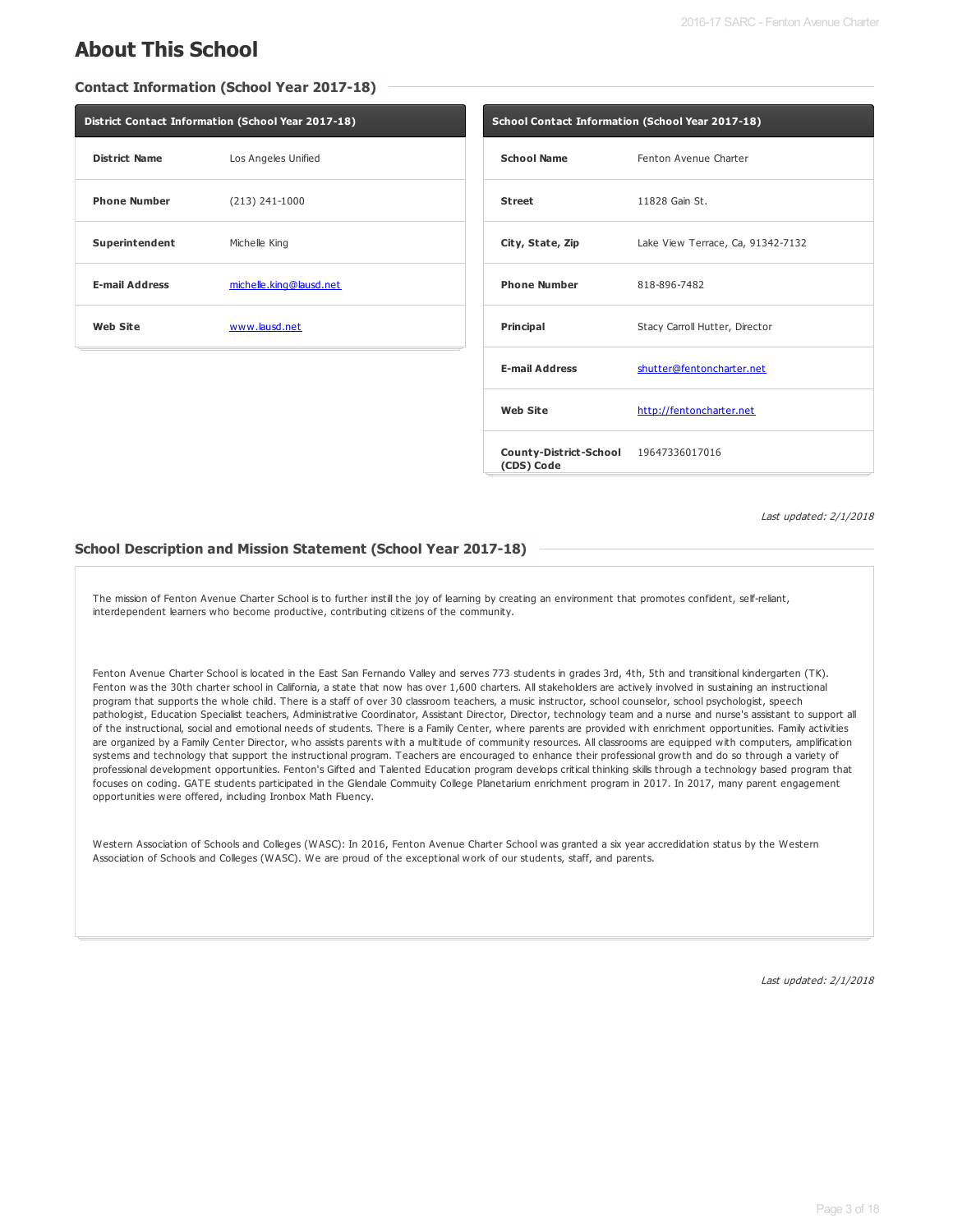## **Student Enrollment by Grade Level (School Year 2016-17)**

| <b>Grade Level</b>      | <b>Number of Students</b> |
|-------------------------|---------------------------|
| Grade 3                 | 262                       |
| Grade 4                 | 246                       |
| Grade 5                 | 265                       |
| <b>Total Enrollment</b> | 773                       |



Last updated: 2/1/2018

## **Student Enrollment by Student Group (School Year 2016-17)**

| <b>Student Group</b>                | <b>Percent of Total Enrollment</b> |
|-------------------------------------|------------------------------------|
| Black or African American           | 4.5%                               |
| American Indian or Alaska Native    | 0.1%                               |
| Asian                               | 0.4%                               |
| Filipino                            | 0.6%                               |
| Hispanic or Latino                  | 93.8%                              |
| Native Hawaijan or Pacific Islander | 0.0%                               |
| White                               | 0.5%                               |
| Two or More Races                   | $0.0\%$                            |
| Other                               | $0.1 \%$                           |
| <b>Student Group (Other)</b>        | <b>Percent of Total Enrollment</b> |
| Socioeconomically Disadvantaged     | 89.1 %                             |
| English Learners                    | 29.5 %                             |
| Students with Disabilities          | 15.3%                              |
| Foster Youth                        | 1.3 %                              |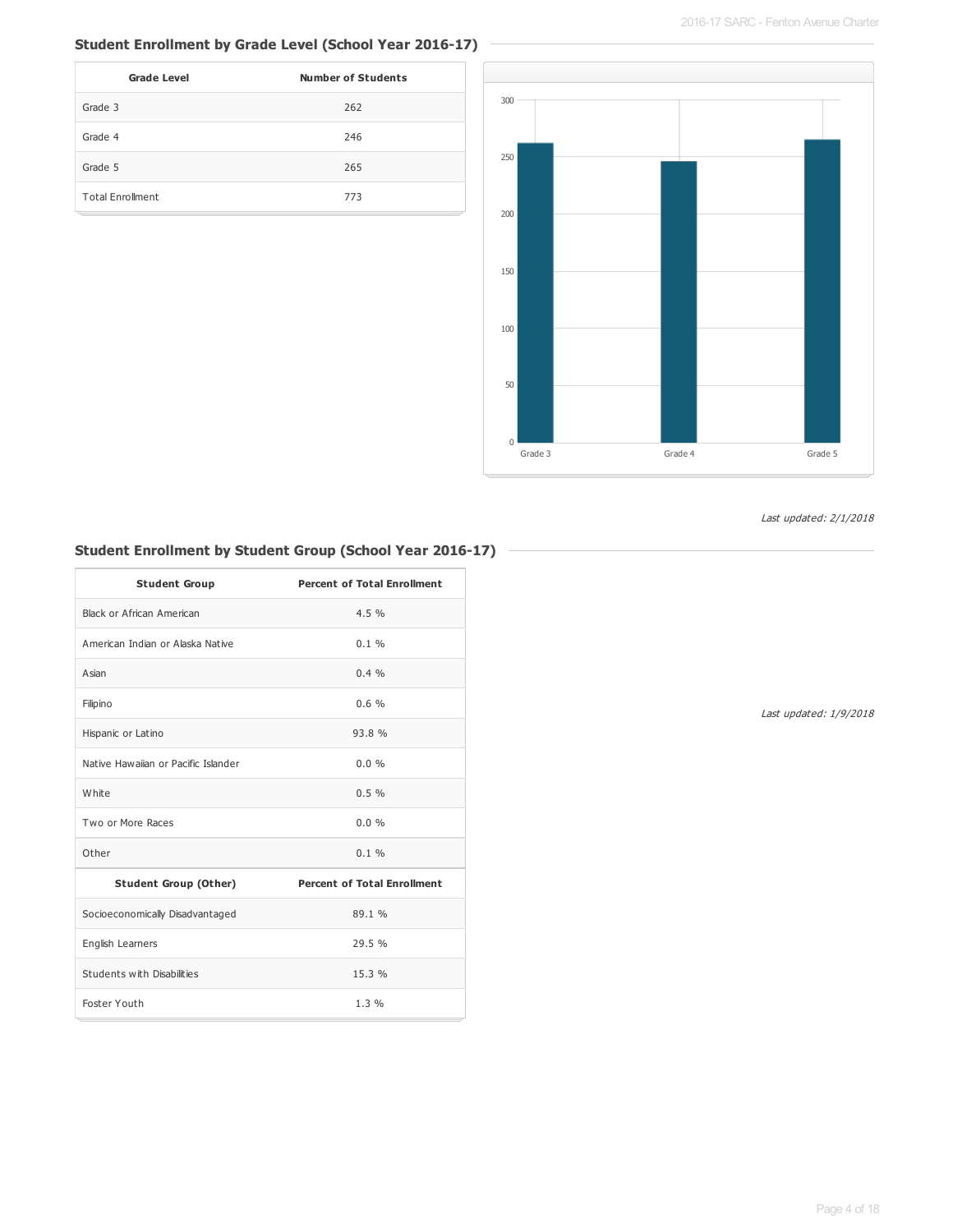# **A. Conditions of Learning**

# **State Priority: Basic**

The SARC provides the following information relevant to the State priority: Basic (Priority 1):

- Degree to which teachers are appropriately assigned and fully credentialed in the subject area and for the pupils they are teaching;
- Pupils have access to standards-aligned instructional materials; and
- School facilities are maintained in good repair

#### **Teacher Credentials**

| <b>Teachers</b>                                                                   | School         |                |                | <b>District</b> |
|-----------------------------------------------------------------------------------|----------------|----------------|----------------|-----------------|
|                                                                                   | $2015 -$<br>16 | $2016 -$<br>17 | $2017 -$<br>18 | $2017 -$<br>18  |
| With Full Credential                                                              | 37             | 39             | 37             | 21842           |
| Without Full Credential                                                           | $\Omega$       | $\Omega$       | $\Omega$       | 866             |
| Teachers Teaching Outside Subject<br>Area of Competence (with full<br>credential) | $\Omega$       | 0              | $\Omega$       | 2830            |



Last updated: 2/1/2018

#### **Teacher Misassignments and Vacant Teacher Positions**

| <b>Indicator</b>                                  | $2015 -$<br>16 | $2016 -$<br>17 | $2017 -$<br>18 |
|---------------------------------------------------|----------------|----------------|----------------|
| Misassignments of Teachers of English<br>Learners | 0              | 0              |                |
| Total Teacher Misassignments*                     | 0              | 0              |                |
| Vacant Teacher Positions                          | U              | U              |                |



Note: "Misassignments" refers to the number of positions filled by teachers who lack legal authorization to teach that grade level, subject area, student group, etc.

\* Total Teacher Misassignments includes the number of Misassignments of Teachers of English Learners.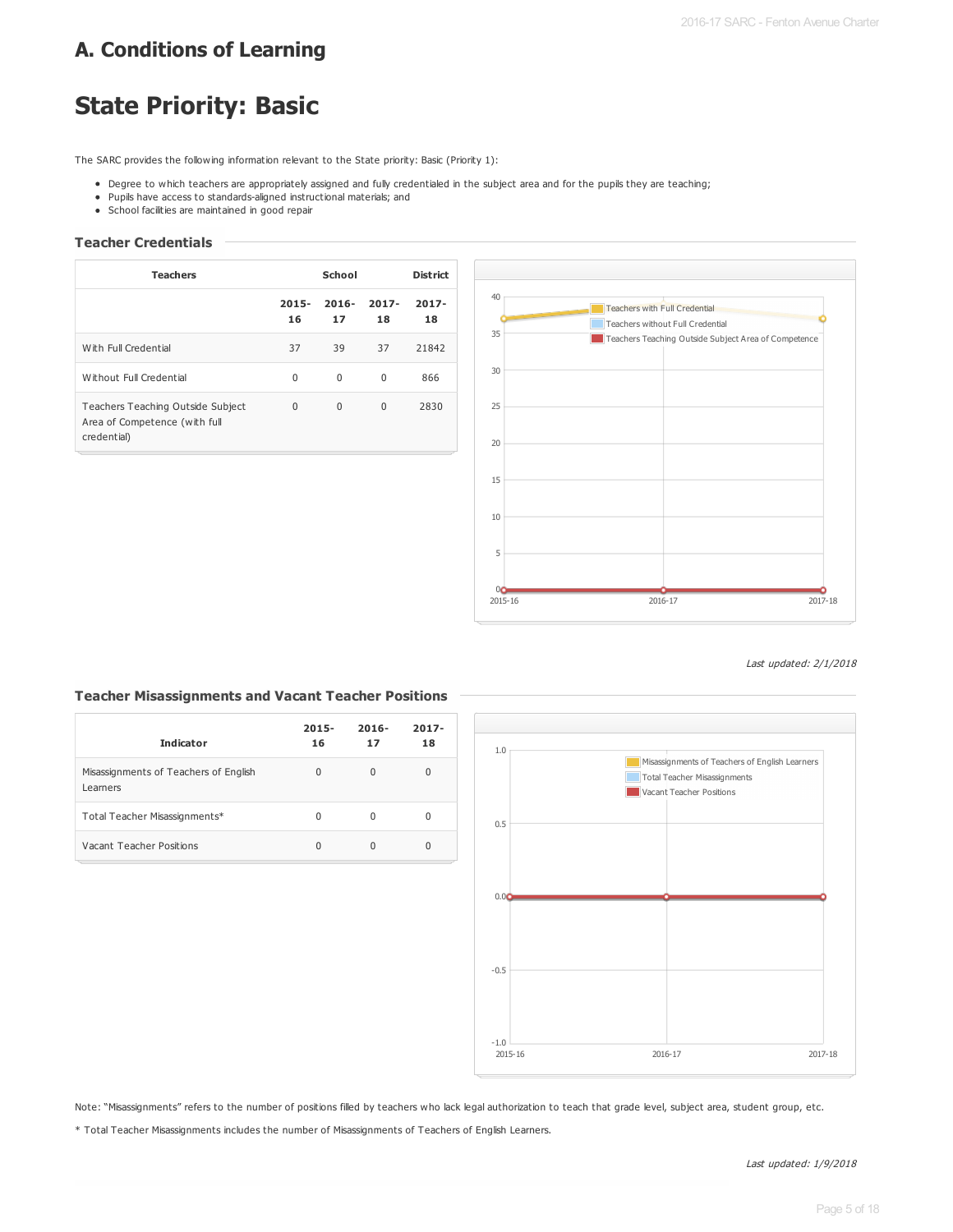## **Quality, Currency, Availability of Textbooks and Instructional Materials (School Year 2017-18)**

Year and month in which the data were collected: December 2017

| Subject                                | Textbooks and Instructional Materials/year of Adoption                                                                                                                                                                        | <b>From Most</b><br>Recent<br>Adoption? | <b>Percent Students</b><br>Lacking Own<br><b>Assigned Copy</b> |
|----------------------------------------|-------------------------------------------------------------------------------------------------------------------------------------------------------------------------------------------------------------------------------|-----------------------------------------|----------------------------------------------------------------|
| Reading/Language<br>Arts               | Fenton Avenue Charter School (FACS) adopted Benchmark Education's Benchmark Advance ELA/ELD<br>Literacy series in 2016. Benchmark Advance is fully aligned with the Common Core State Standards and<br>the new ELD standards. | Yes                                     | 0.0%                                                           |
| Mathematics                            | Fenton Avenue Charter School adopted McGraw-Hill Education's My Math series, which is fully aligned<br>with the Common Core State Standards and has been fully implemented since August 2015.                                 | Yes                                     | 0.0%                                                           |
| Science                                | Fenton Avenue Charter School adopted Scott Foresman's California Science in 2006.                                                                                                                                             | Yes                                     | $0.0\%$                                                        |
| History-Social<br>Science              | Fenton Avenue Charter School adopted Harcourt Brace's Reflections series in 2005.                                                                                                                                             | Yes                                     | 0.0%                                                           |
| Foreign Language                       |                                                                                                                                                                                                                               |                                         | 0.0%                                                           |
| Health                                 |                                                                                                                                                                                                                               |                                         | $0.0 \%$                                                       |
| Visual and<br>Performing Arts          |                                                                                                                                                                                                                               |                                         | 0.0%                                                           |
| Science Lab<br>Eqpmt (Grades 9-<br>12) | N/A<br>Note: Cells with N/A values do not require data.                                                                                                                                                                       | N/A                                     | 0.0%                                                           |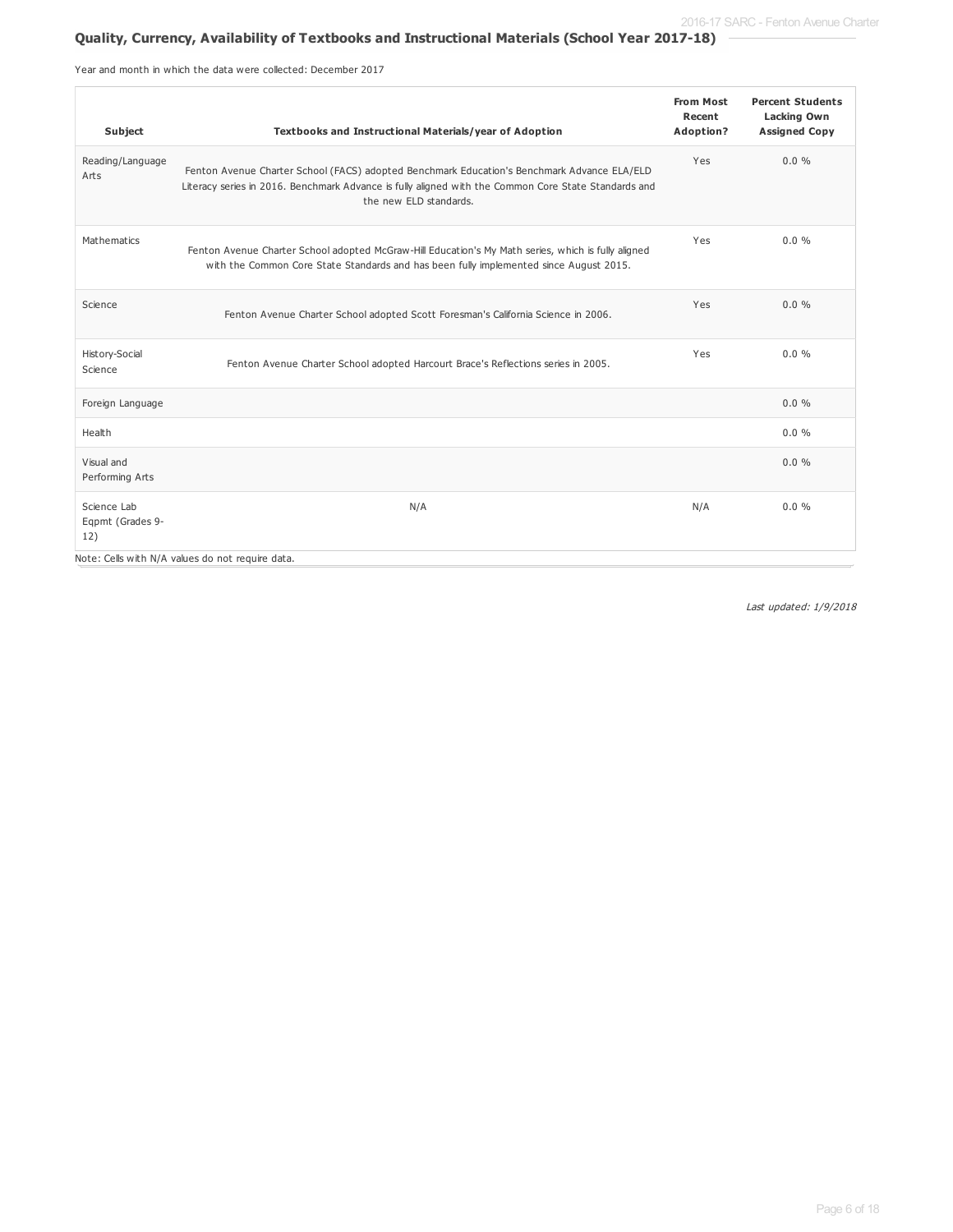The custodial and maintenance staff at Fenton Avenue Charter School makes every effort to ensure a safe, clean, and secure environment for students and staff. Classrooms are cleaned daily, and student restrooms are cleaned three to five times a day. Classroom floors are stripped and waxed four times a year, and all carpets are professionally cleaned four times a year and additionally as needed. The grounds are maintained by the Fenton custodial and maintenance staff, with the added assistance of a gardener one day per week. The gardener trims plants and trees, weeds, rakes and mows the two grass areas, and removes and replaces plants and flowers as needed. Professional tree trimmers are hired to trim the mature trees (most as old as the 50-year old campus) every three years; all trees were trimmed in 2017. Any areas of the school that are in need of repair are cared for immediately. Routine maintenance such as interior and exterior painting is conducted regularly and as needed.

Last updated: 1/9/2018

### **School Facility Good Repair Status**

Year and month of the most recent FIT report: December 2017

| <b>System Inspected</b>                                            | Rating | <b>Repair Needed and</b><br><b>Action Taken or</b><br><b>Planned</b> |
|--------------------------------------------------------------------|--------|----------------------------------------------------------------------|
| Systems: Gas Leaks, Mechanical/HVAC,<br>Sewer                      | Good   |                                                                      |
| <b>Interior: Interior Surfaces</b>                                 | Good   |                                                                      |
| Cleanliness: Overall Cleanliness,<br>Pest/Vermin Infestation       | Good   |                                                                      |
| <b>Electrical: Electrical</b>                                      | Good   |                                                                      |
| Restrooms/Fountains: Restrooms,<br>Sinks/Fountains                 | Good   |                                                                      |
| Safety: Fire Safety, Hazardous Materials                           | Good   |                                                                      |
| Structural: Structural Damage, Roofs                               | Good   |                                                                      |
| External: Playground/School Grounds,<br>Windows/Doors/Gates/Fences | Good   |                                                                      |

### **Overall Facility Rate**

Year and month of the most recent FIT report: December 2017

Overall Rating **Exemplary**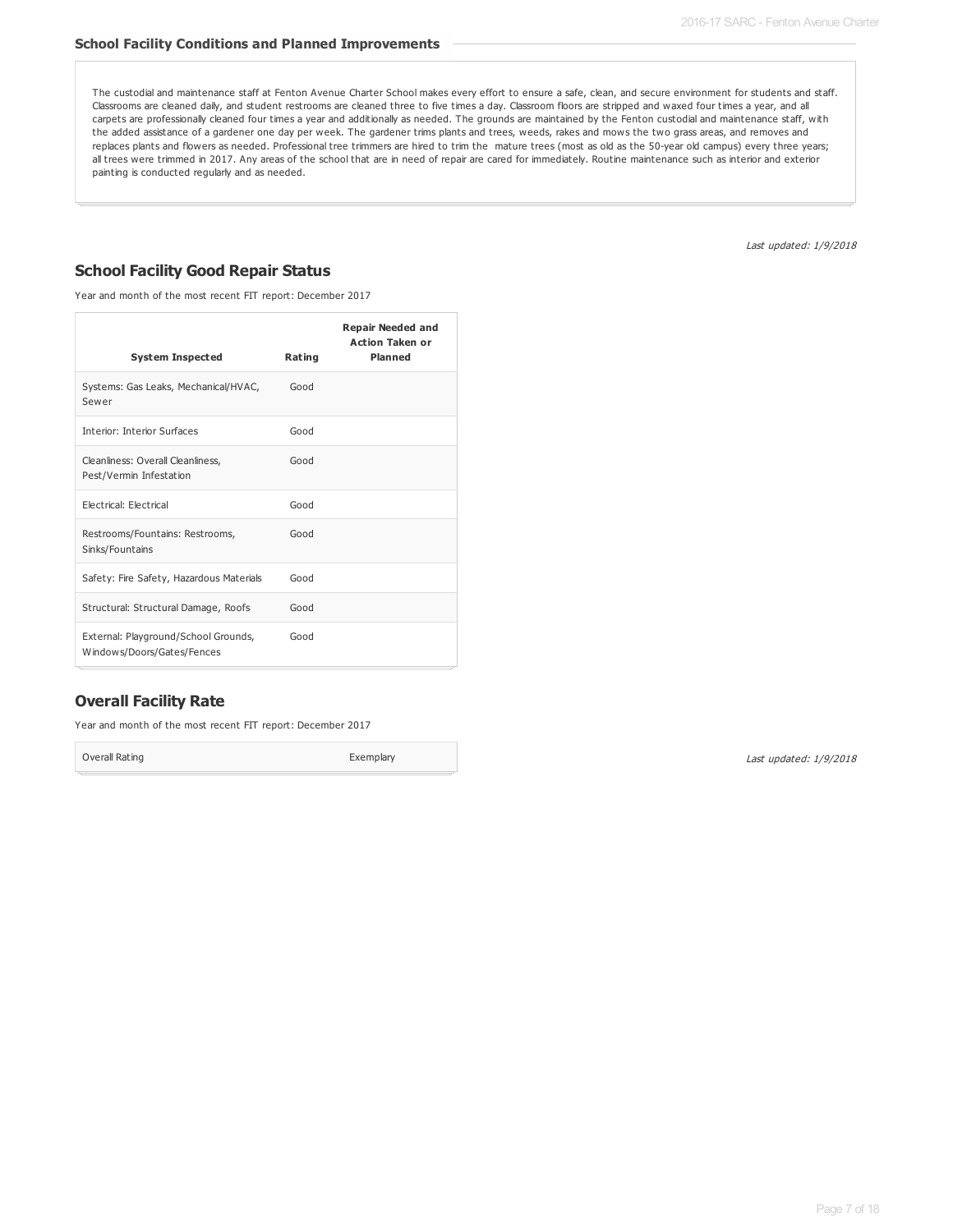# **B. Pupil Outcomes**

# **State Priority: Pupil Achievement**

The SARC provides the following information relevant to the State priority: Pupil Achievement (Priority 4):

- **Statewide assessments** (i.e., California Assessment of Student Performance and Progress [CAASPP] System, which includes the Smarter Balanced Summative Assessments for students in the general education population and the California Alternate Assessments [CAAs] for English language arts/literacy [ELA] and mathematics given in grades three through eight and grade eleven. Only eligible students may participate in the administration of the CAAs. CAAs items are aligned with alternate achievement standards, which are linked with the Common Core State Standards [CCSS] for students with the most significant cognitive disabilities); and
- . The percentage of students who have successfully completed courses that satisfy the requirements for entrance to the University of California and the California State University, or career technical education sequences or programs of study.

#### **CAASPP Test Results in ELA and Mathematics for All Students**

#### **Grades Three through Eight and Grade Eleven (School Year 2016-17)**

|                                                      | Percentage of Students Meeting or Exceeding the State Standards |         |                 |         |              |         |  |
|------------------------------------------------------|-----------------------------------------------------------------|---------|-----------------|---------|--------------|---------|--|
|                                                      | <b>School</b>                                                   |         | <b>District</b> |         | <b>State</b> |         |  |
| Subject                                              | 2015-16                                                         | 2016-17 | 2015-16         | 2016-17 | 2015-16      | 2016-17 |  |
| English Language Arts / Literacy (grades 3-8 and 11) | 33%                                                             | 31%     | 39%             | 40%     | 48%          | 48%     |  |
| Mathematics (grades 3-8 and 11)                      | 25%                                                             | 22%     | 29%             | 30%     | 36%          | 37%     |  |

Note: Percentages are not calculated when the number of students tested is ten or less, either because the number of students in this category is too small for statistical accuracy or to protect student privacy.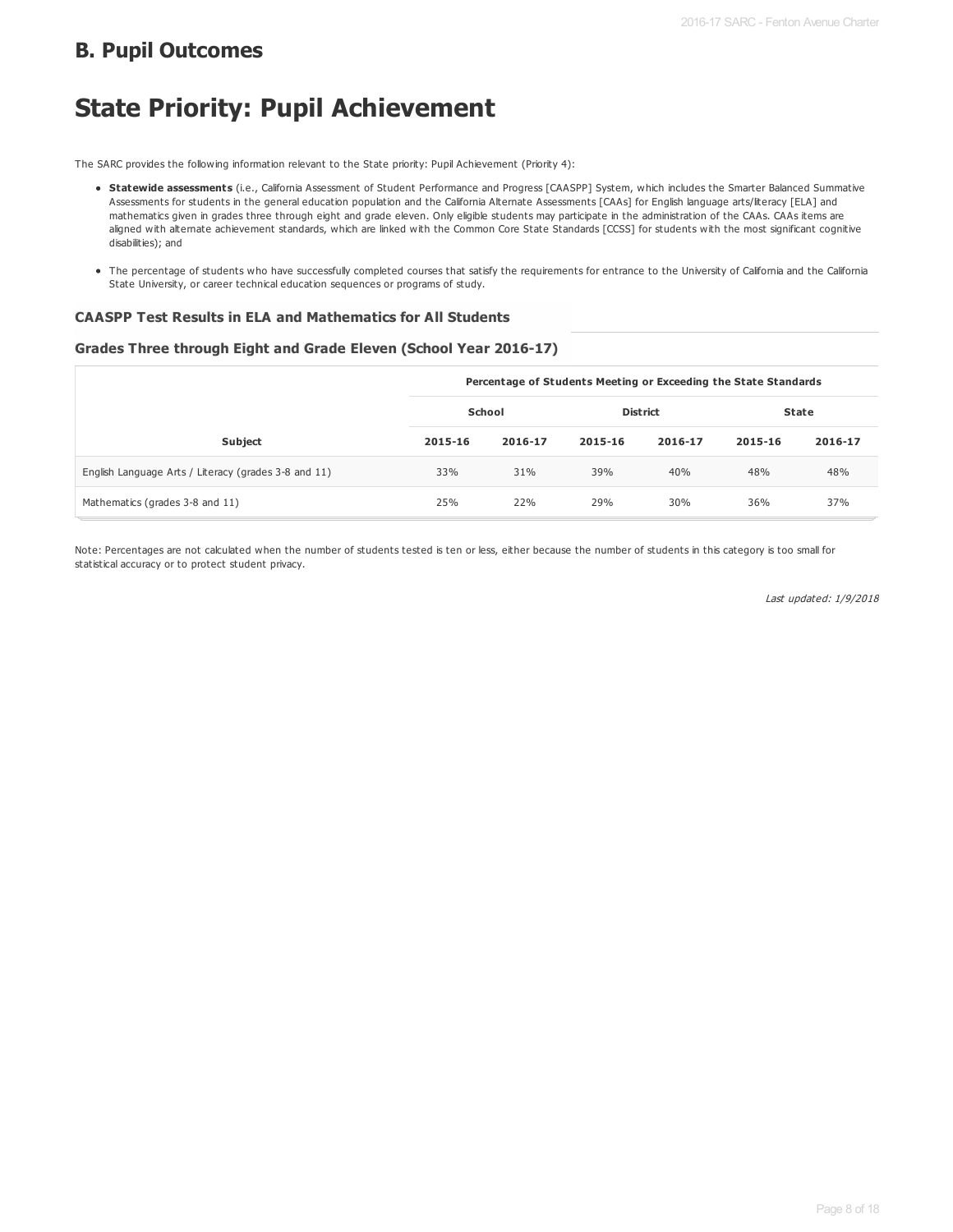#### **CAASPP Test Results in ELA by Student Group**

#### **Grades Three through Eight and Grade Eleven (School Year 2016-17)**

| <b>Student Group</b>                          | <b>Total Enrollment</b>  | <b>Number Tested</b><br><b>Percent Tested</b>       |                          | <b>Percent Met or Exceeded</b> |
|-----------------------------------------------|--------------------------|-----------------------------------------------------|--------------------------|--------------------------------|
| All Students                                  | 783                      | 779                                                 | 99.49%                   | 30.94%                         |
| Male                                          | 396                      | 393                                                 | 99.24%                   | 24.68%                         |
| Female                                        | 387                      | 386                                                 | 99.74%                   | 37.31%                         |
| Black or African American                     | 38                       | 36                                                  | 94.74%                   | 16.67%                         |
| American Indian or Alaska Native              | $\hspace{0.05cm} -$      | $\hspace{0.05cm} -\hspace{0.05cm}$                  | $\hspace{0.05cm} \ldots$ |                                |
| Asian                                         | $\qquad \qquad -$        | $\hspace{0.05cm} \ldots$                            | $\overline{\phantom{a}}$ |                                |
| Filipino                                      | $\overline{\phantom{a}}$ | $\hspace{0.05cm} -\hspace{0.05cm} -\hspace{0.05cm}$ | $\hspace{0.05cm} -$      |                                |
| Hispanic or Latino                            | 729                      | 727                                                 | 99.73%                   | 31.36%                         |
| Native Hawaiian or Pacific Islander           |                          |                                                     |                          |                                |
| White                                         | $\overline{\phantom{a}}$ | $\hspace{0.05cm} \ldots$                            | $\hspace{0.05cm} \ldots$ |                                |
| Two or More Races                             |                          |                                                     |                          |                                |
| Socioeconomically Disadvantaged               | 699                      | 695                                                 | 99.43%                   | 29.78%                         |
| English Learners                              | 384                      | 382                                                 | 99.48%                   | 24.87%                         |
| Students with Disabilities                    | 127                      | 127                                                 | 100.00%                  | --                             |
| Students Receiving Migrant Education Services |                          |                                                     |                          |                                |
| Foster Youth                                  |                          |                                                     | 100.00%                  | --                             |

Note: ELA test results include the Smarter Balanced Summative Assessment and the CAA. The "Percent Met or Exceeded" is calculated by taking the total number of students who met or exceeded the standard on the Smarter Balanced Summative Assessment plus the total number of students who met the standard (i.e., achieved Level 3–Alternate) on the CAAs divided by the total number of students who participated in both assessments.

Note: Double dashes (--) appear in the table when the number of students is ten or less, either because the number of students in this category is too small for statistical accuracy or to protect student privacy.

Note: The number of students tested includes all students who participated in the test whether they received a score or not; however, the number of students tested is not the number that was used to calculate the achievement level percentages. The achievement level percentages are calculated using only students who received scores.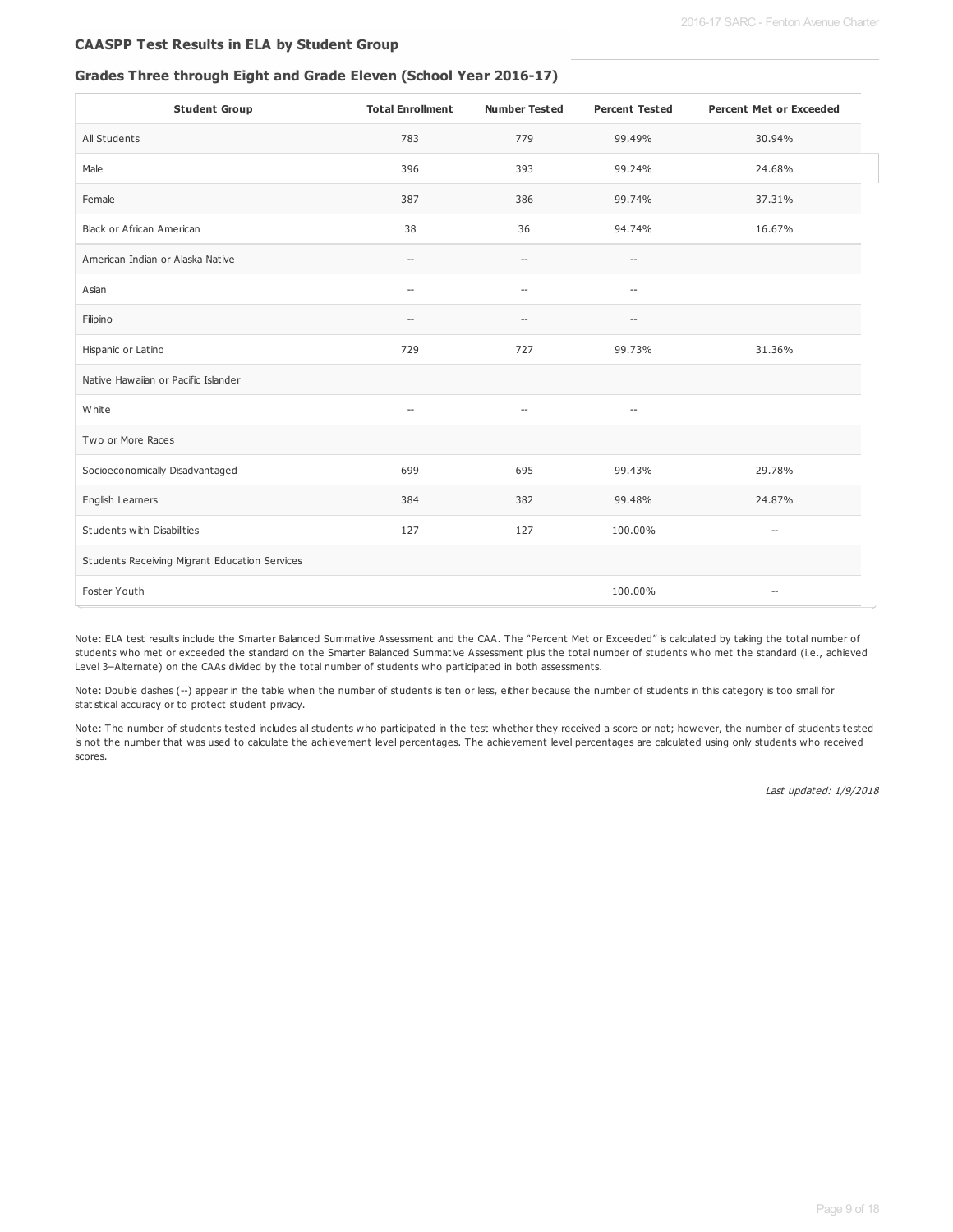#### **CAASPP Test Results in Mathematics by Student Group**

#### **Grades Three through Eight and Grade Eleven (School Year 2016-17)**

| <b>Student Group</b>                          | <b>Total Enrollment</b>  | <b>Number Tested</b><br><b>Percent Tested</b>       |                          | <b>Percent Met or Exceeded</b> |
|-----------------------------------------------|--------------------------|-----------------------------------------------------|--------------------------|--------------------------------|
| All Students                                  | 783                      | 781                                                 | 99.74%                   | 21.64%                         |
| Male                                          | 396                      | 394                                                 | 99.49%                   | 23.35%                         |
| Female                                        | 387                      | 387                                                 | 100.00%                  | 19.90%                         |
| Black or African American                     | 38                       | 36                                                  | 94.74%                   | 11.11%                         |
| American Indian or Alaska Native              | $\hspace{0.05cm} -$      | $\hspace{0.05cm} -\hspace{0.05cm} -\hspace{0.05cm}$ | $\overline{\phantom{a}}$ |                                |
| Asian                                         | $\hspace{0.05cm} -$      | $\hspace{0.05cm} \ldots$                            | $\hspace{0.05cm} \ldots$ |                                |
| Filipino                                      | $\overline{\phantom{a}}$ | $\qquad \qquad -$                                   | $\hspace{0.05cm} -$      |                                |
| Hispanic or Latino                            | 729                      | 729                                                 | 100.00%                  | 21.54%                         |
| Native Hawaiian or Pacific Islander           |                          |                                                     |                          |                                |
| White                                         | $\overline{\phantom{a}}$ | $\hspace{0.05cm} \ldots$                            | $\hspace{0.05cm} \ldots$ |                                |
| Two or More Races                             |                          |                                                     |                          |                                |
| Socioeconomically Disadvantaged               | 699                      | 697                                                 | 99.71%                   | 19.80%                         |
| English Learners                              | 384                      | 384                                                 | 100.00%                  | 17.19%                         |
| Students with Disabilities                    | 127                      | 127                                                 | 100.00%                  | $\hspace{0.05cm} \ldots$       |
| Students Receiving Migrant Education Services |                          |                                                     |                          |                                |
| Foster Youth                                  |                          |                                                     | 100.00%                  | 18.18%                         |

Note: Mathematics test results include the Smarter Balanced Summative Assessment and the CAA. The "Percent Met or Exceeded" is calculated by taking the total number of students who met or exceeded the standard on the Smarter Balanced Summative Assessment plus the total number of students who met the standard (i.e., achieved Level 3–Alternate) on the CAAs divided by the total number of students who participated in both assessments.

Note: Double dashes (--) appear in the table when the number of students is ten or less, either because the number of students in this category is too small for statistical accuracy or to protect student privacy.

Note: The number of students tested includes all students who participated in the test whether they received a score or not; however, the number of students tested is not the number that was used to calculate the achievement level percentages. The achievement level percentages are calculated using only students who received scores.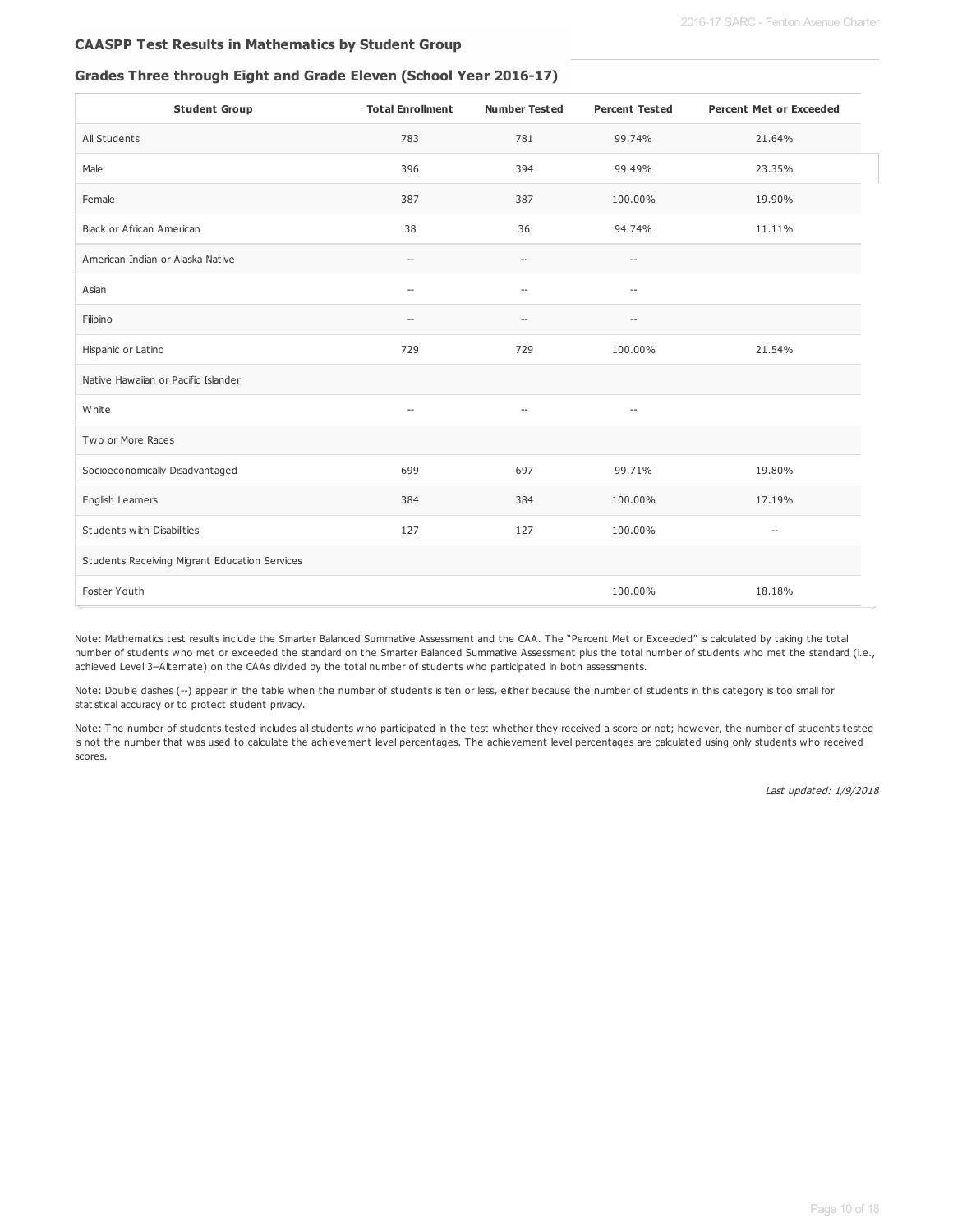#### **CAASPP Test Results in Science for All Students**

#### **Grades Five, Eight and Ten**

|                               |         | Percentage of Students Scoring at Proficient or Advanced |         |                 |         |              |  |
|-------------------------------|---------|----------------------------------------------------------|---------|-----------------|---------|--------------|--|
|                               |         | School                                                   |         | <b>District</b> |         | <b>State</b> |  |
| <b>Subject</b>                | 2014-15 | 2015-16                                                  | 2014-15 | 2015-16         | 2014-15 | 2015-16      |  |
| Science (grades 5, 8, and 10) | 57.0%   | 60.0%                                                    | 46.0%   | 46.0%           | 56%     | 54%          |  |

Note: Science test results include California Standards Tests (CSTs), California Modified Assessment (CMA), and California Alternate Performance Assessment (CAPA) in grades five, eight, and ten.

Note: Scores are not shown when the number of students tested is ten or less, either because the number of students in this category is too small for statistical accuracy or to protect student privacy.

Note:The 2016-17 data are not available. The California Department of Education is developing a new science assessment based on the Next Generation Science Standards for California Public Schools (CA NGSS). The new California Science Test (CAST) was piloted in spring 2017. The CST and CMA for Science will no longer be administered.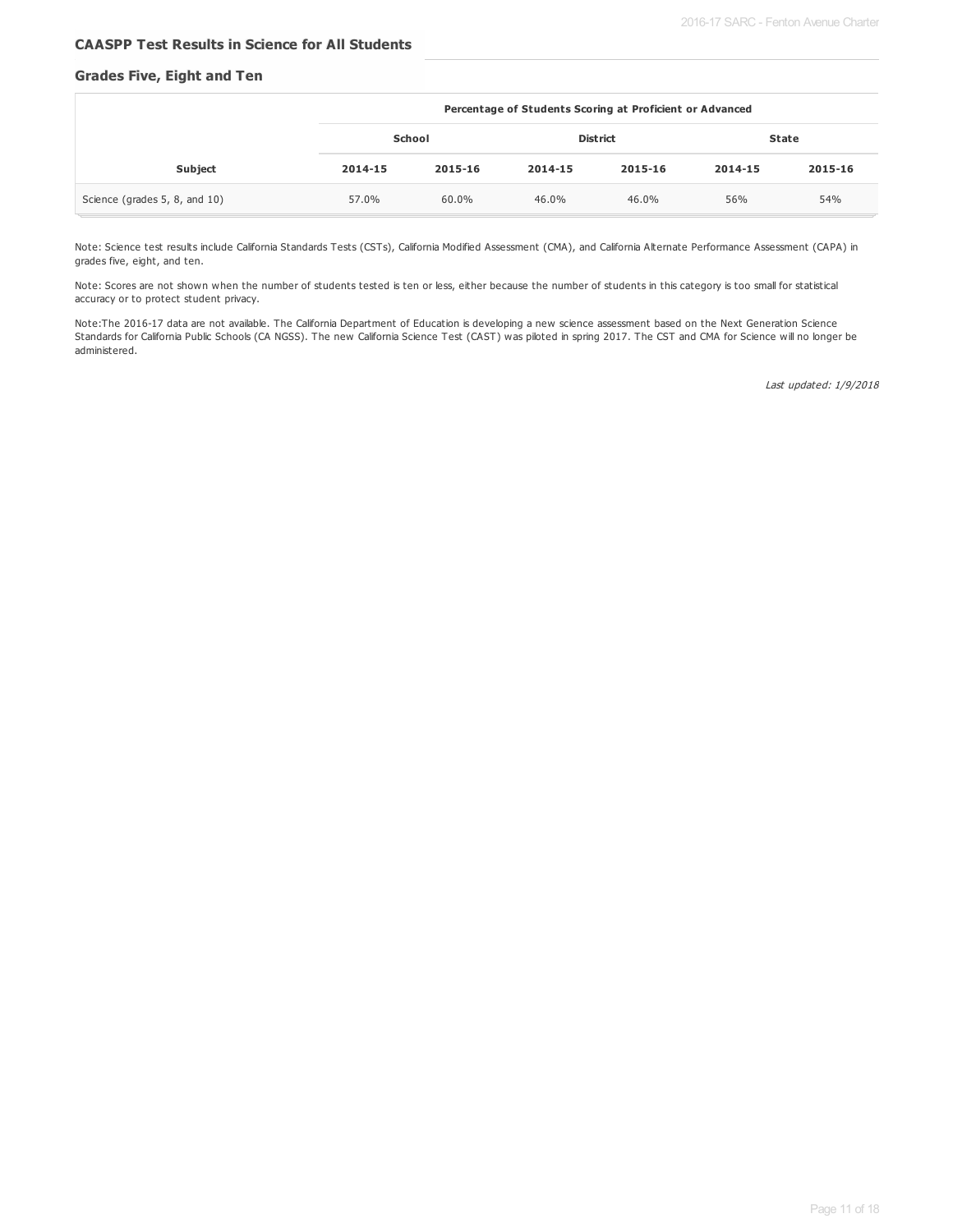# **State Priority: Other Pupil Outcomes**

The SARC provides the following information relevant to the State priority: Other Pupil Outcomes (Priority 8):

Pupil outcomes in the subject area of physical education

#### **California Physical Fitness Test Results (School Year 2016-17)**

|                    | Percentage of Students Meeting Fitness Standards |                                      |                                     |  |  |  |
|--------------------|--------------------------------------------------|--------------------------------------|-------------------------------------|--|--|--|
| <b>Grade Level</b> | <b>Four of Six Fitness Standards</b>             | <b>Five of Six Fitness Standards</b> | <b>Six of Six Fitness Standards</b> |  |  |  |
|                    | 19.2%                                            | 20.8%                                | 19.2%                               |  |  |  |

Note: Percentages are not calculated when the number of students tested is ten or less, either because the number of students in this category is too small for statistical accuracy or to protect student privacy.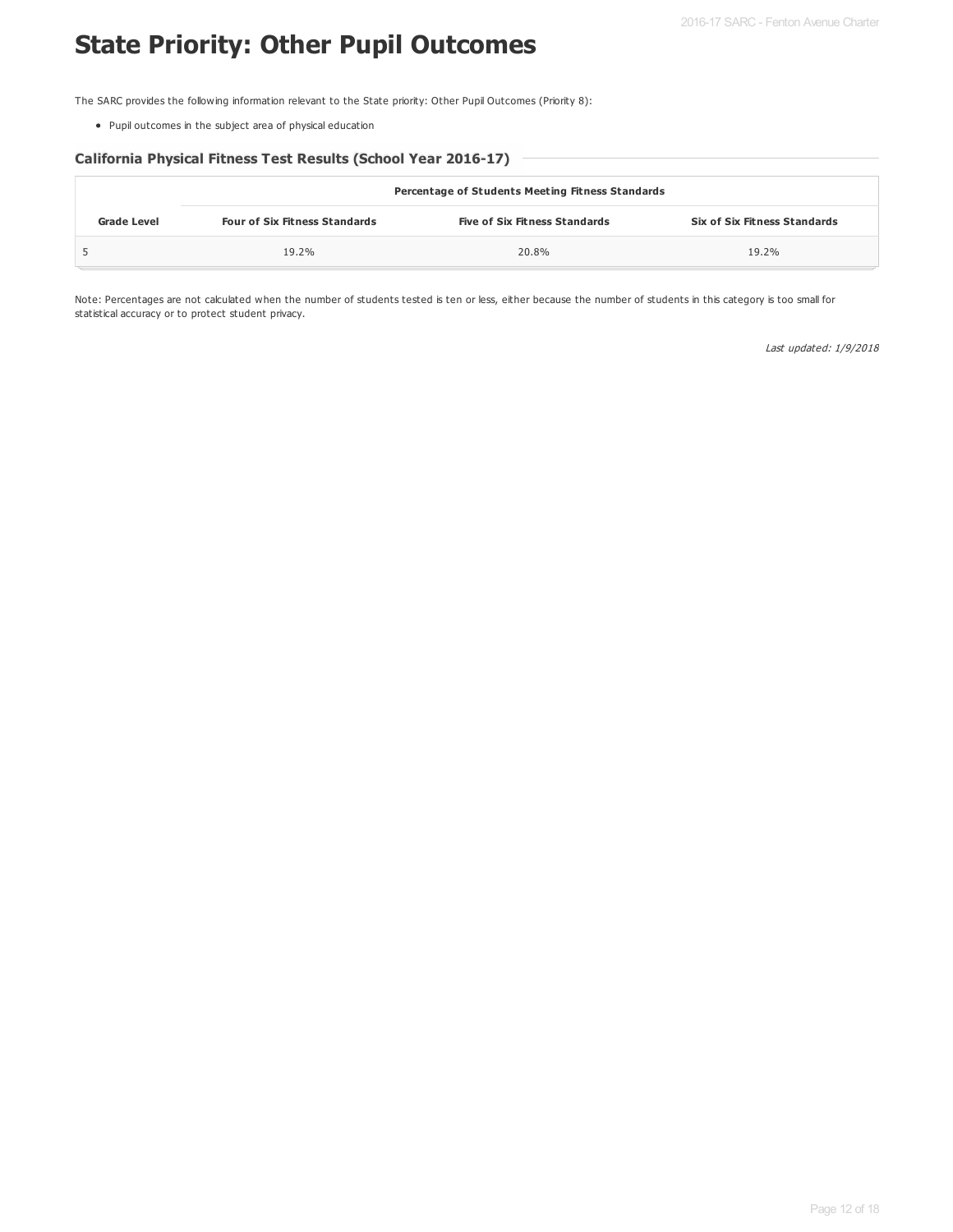# **C. Engagement**

# **State Priority: Parental Involvement**

The SARC provides the following information relevant to the State priority: Parental Involvement (Priority 3):

Efforts the school district makes to seek parent input in making decisions for the school district and each schoolsite

#### **Opportunities for Parental Involvement (School Year 2017-18)**

Four governing councils were created to ensure all stakeholders had a voice: Budget, Facilities and Safety; Curriculum and Assessment; Human Resource and Personnel; and School-Community Relations Council. Parents are encouraged and welcome to attend any of the meetings. The Family Center and its full-time director coordinate activities related to adult and parent education. Parents are also encouraged to volunteer in the school and in classrooms. Several activities are held to involve parents. The school hosts Parent Orientation Meetings for each of the grade levels. The purpose is to communicate clear expectations, provide information and establish the partnership envisioned between parents, teachers and students. The School-Community Relations Council hosts evening meetings twice yearly to discuss current events, future plans and address any concerns. Although three reporting periods take place a year, parent conferences are held for the first two reporting periods. It is during that time, parents are highly encouraged to be in attendance. These opportunities allow for parents and teachers to discuss student growth and any possible needs associated with students meeting academic proficiency. Additional parent education opportunities are offered through the Family Center. In 2016, many parent workshops were offered, including Ironbox Math Fluency.

# **State Priority: Pupil Engagement**

Last updated: 1/9/2018

The SARC provides the following information relevant to the State priority: Pupil Engagement (Priority 5):

- High school dropout rates; and
- High school graduation rates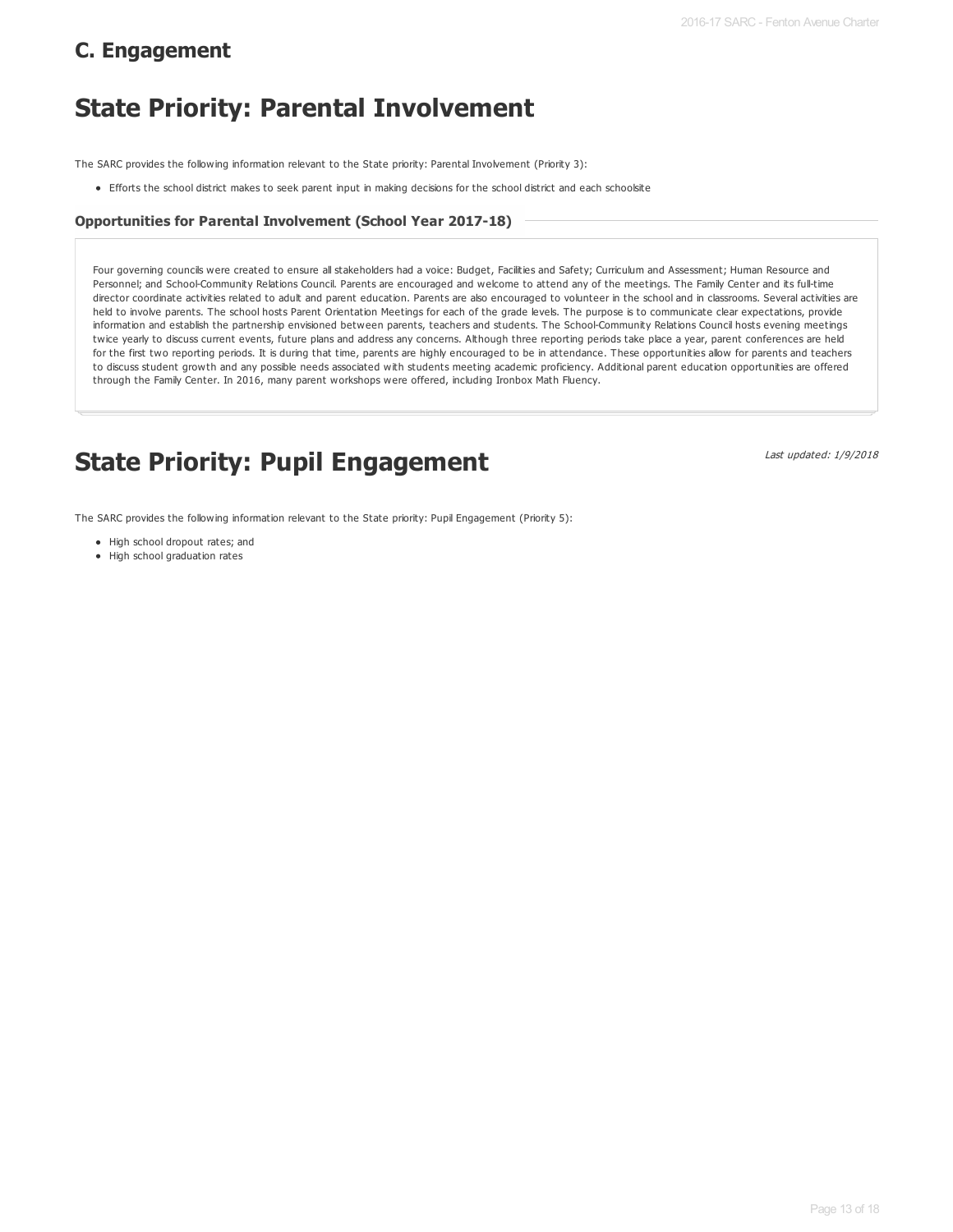# **State Priority: School Climate**

The SARC provides the following information relevant to the State priority: School Climate (Priority 6):

- Pupil suspension rates;
- Pupil expulsion rates; and
- Other local measures on the sense of safety

#### **Suspensions and Expulsions**

|             | <b>School</b> |         |         | <b>District</b> |         |         | <b>State</b> |         |         |
|-------------|---------------|---------|---------|-----------------|---------|---------|--------------|---------|---------|
| Rate        | 2014-15       | 2015-16 | 2016-17 | 2014-15         | 2015-16 | 2016-17 | 2014-15      | 2015-16 | 2016-17 |
| Suspensions | 0.4%          | 0.8%    | 0.2%    | 0.9%            | 0.9%    | 0.8%    | 3.8%         | 3.7%    | 3.7%    |
| Expulsions  | 0.0%          | $0.0\%$ | $0.0\%$ | 0.0%            | $0.0\%$ | 0.0%    | 0.1%         | 0.1%    | 0.1%    |





## **School Safety Plan (School Year 2017-18)**

Fenton Avenue Charter School continues to follow the established standards of health and safety as commonly practiced in California public schools according to the California Education Code and California Health and Safety Code, including Education Codes 44237, 45125.1, and 45122.1. All city, county, and state building codes are also followed. To secure our campus, three part-time security employees patrol the campus and surrounding perimeter daily. Additionally, a security guard patrols the campus after the regular workday and on weekends. The school also has an intrusion alarm with sensors in all classrooms, offices and supply areas. The result is a campus that is secure 24-hours a day, 7-days a week. Students are supervised at all times by certificated teachers and/or by paraprofessionals. A nurse or nurse's aide serves students on a regular full-time basis. The Family Center provides some on-site health and social services to our students and their families, and offers services and classes requested by the school community. Fenton Avenue Charter School's Safety Plan is reviewed yearly and revised as needed. It is maintained in the Main Office. All employees are fingerprinted and cleared through the Department of Justice as required by Education Code 44237, and have a current TB test on file. In addition to the on-going and daily review of school facilities by both the Plant manager and Maintenance and Operations Manager, Fenton Avenue Charter school remains a member of ASCIP and participates in periodic health and safety reviews of the entire campus as part of ASCIP's risk management program. Risk managers inspect all interior and exterior areas of the school including playground equipment, asphalt, cement, the food services area (kitchen and lunch pavilion), custodial storage areas and office (including areas for hazardous materials). The Illness and injury Prevention Program is regularly updated and a summary of the program is posted in the workplace. The procedures that Fenton Avenue Charter School follows to ensure the health and safety of pupils and staff includes the requirement that each employee of the school furnish the school with a criminal record summary as described in §44237 [Education Code §47605(b)(5)(F)].

Last updated: 1/9/2018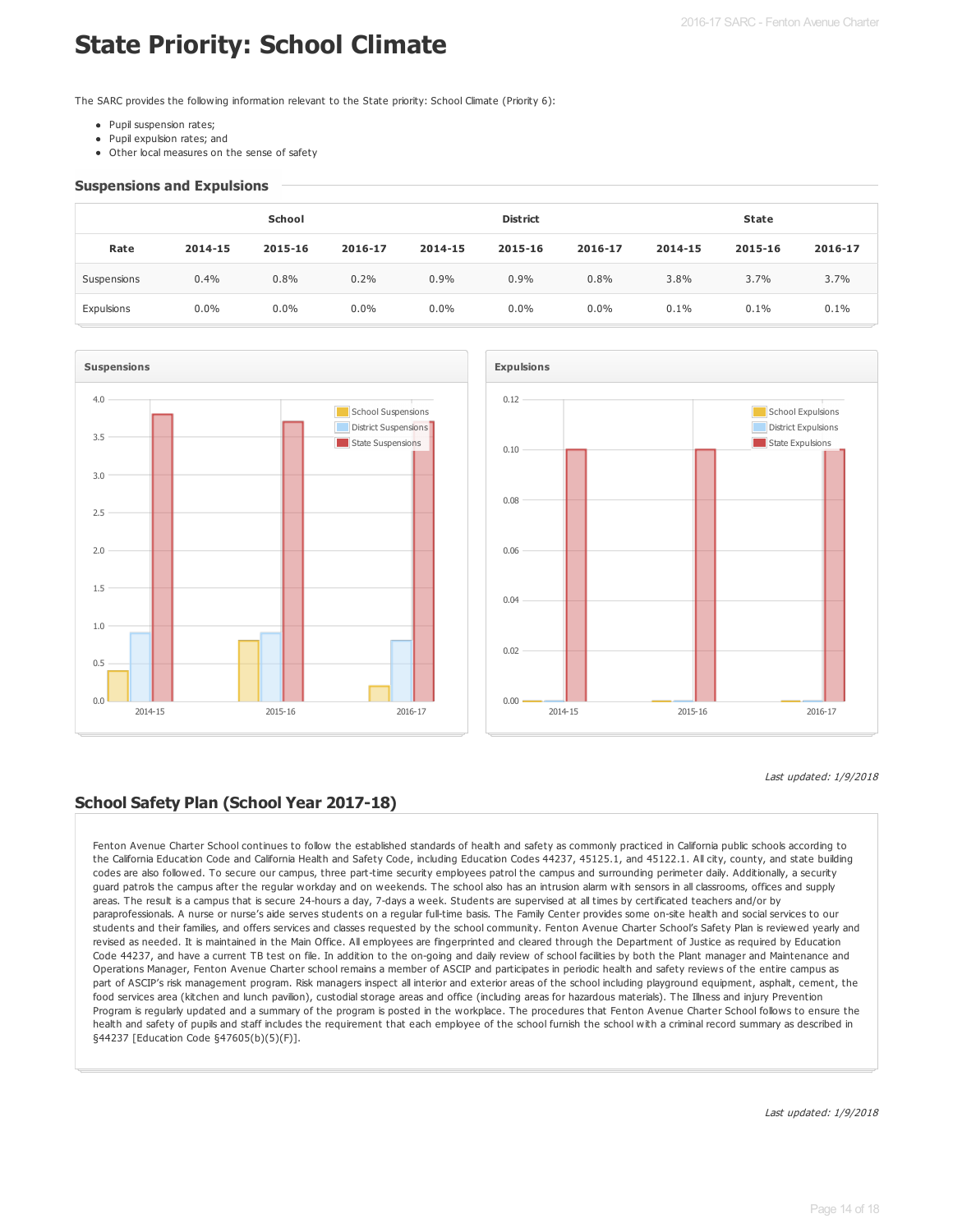# **D. Other SARC Information**

The information in this section is required to be in the SARC but is not included in the state priorities for LCFF.

#### **Federal Intervention Program (School Year 2017-18)**

| <b>Indicator</b>                                    | School    | <b>District</b> |
|-----------------------------------------------------|-----------|-----------------|
| Program Improvement Status                          | In PI     | In PI           |
| First Year of Program Improvement                   | 2010-2011 | 2004-2005       |
| Year in Program Improvement                         | Year 3    | Year 3          |
| Number of Schools Currently in Program Improvement  | N/A       | 642             |
| Percent of Schools Currently in Program Improvement | N/A       | 69.0%           |

Last updated: 1/9/2018

## **Average Class Size and Class Size Distribution (Elementary)**

| 2014-15            |                           |                     |              | 2015-16      |                               |             | 2016-17          |             |                        |              |             |              |
|--------------------|---------------------------|---------------------|--------------|--------------|-------------------------------|-------------|------------------|-------------|------------------------|--------------|-------------|--------------|
|                    |                           | Number of Classes * |              |              | Number of Classes *           |             |                  |             | Number of Classes *    |              |             |              |
| <b>Grade Level</b> | <b>Average Class Size</b> | $1 - 20$            | $21 - 32$    | $33+$        | Average Class Size 1-20 21-32 |             |                  |             | 33+ Average Class Size | $1 - 20$     | $21 - 32$   | $33+$        |
| K                  | 0.0                       | $\mathbf 0$         | $\mathbf{0}$ | $\mathbf{0}$ | 0.0                           | $\mathbf 0$ | $\mathbf 0$      | $\mathbf 0$ | 0.0                    | $\mathbf{0}$ | $\mathbf 0$ | $\mathbf{0}$ |
| 1                  | 0.0                       | $\mathbf 0$         | $\mathbf 0$  | $\mathsf 0$  | 0.0                           | $\mathsf 0$ | $\boldsymbol{0}$ | $\mathsf 0$ | 0.0                    | $\mathbf 0$  | $\mathbf 0$ | $\mathbf 0$  |
| $\overline{2}$     | 0.0                       | $\mathbf 0$         | $\mathbf 0$  | $\mathbf{0}$ | 0.0                           | $\mathbf 0$ | $\mathbf 0$      | $\mathsf 0$ | 0.0                    | $\mathbf{0}$ | $\mathbf 0$ | $\mathbf{0}$ |
| 3                  | 22.0                      | $\mathbf 0$         | 12           | $\mathbf{0}$ | 24.0                          | $\mathsf 0$ | 10               | $\mathsf 0$ | 22.0                   | $\mathbf{1}$ | 11          | $\mathbf 0$  |
| $\overline{4}$     | 23.0                      | $\mathbf 0$         | 10           | $\mathbf{0}$ | 26.0                          | $\mathbf 0$ | 11               | $\mathbf 0$ | 22.0                   | $\mathbf{1}$ | 10          | $\mathbf{0}$ |
| 5                  | 23.0                      | $\mathbf 0$         | 10           | $\mathbf 0$  | 24.0                          | $\mathbf 0$ | 10               | $\mathsf 0$ | 25.0                   | $\mathbf{1}$ | 11          | $\Omega$     |
| 6                  | 0.0                       | $\mathbf 0$         | $\mathbf 0$  | $\mathbf 0$  | 0.0                           | $\mathbf 0$ | $\mathbf 0$      | $\mathbf 0$ | 0.0                    | $\mathbf 0$  | $\mathbf 0$ | $\mathbf{0}$ |
| Other              | 0.0                       | $\mathbf 0$         | $\mathbf 0$  | $\mathbf 0$  | 0.0                           | $\mathbf 0$ | $\mathbf 0$      | $\mathbf 0$ | 0.0                    | $\mathbf 0$  | $\mathbf 0$ | $\mathbf 0$  |

\* Number of classes indicates how many classes fall into each size category (a range of total students per class).

Last updated: 1/9/2018

### **Academic Counselors and Other Support Staff (School Year 2016-17)**

| <b>Title</b>                                        | Number of FTE* Assigned to School | Average Number of Students per Academic Counselor |
|-----------------------------------------------------|-----------------------------------|---------------------------------------------------|
| Academic Counselor                                  | 0.0                               | 0.0                                               |
| Counselor (Social/Behavioral or Career Development) | 1.0                               | N/A                                               |
| Library Media Teacher (Librarian)                   | 0.0                               | N/A                                               |
| Library Media Services Staff (Paraprofessional)     | 0.5                               | N/A                                               |
| Psychologist                                        | 1.0                               | N/A                                               |
| Social Worker                                       | 0.0                               | N/A                                               |
| Nurse                                               | 0.5                               | N/A                                               |
| Speech/Language/Hearing Specialist                  | 1.0                               | N/A                                               |
| Resource Specialist (non-teaching)                  | 5.0                               | N/A                                               |
| Other                                               | 0.0                               | N/A                                               |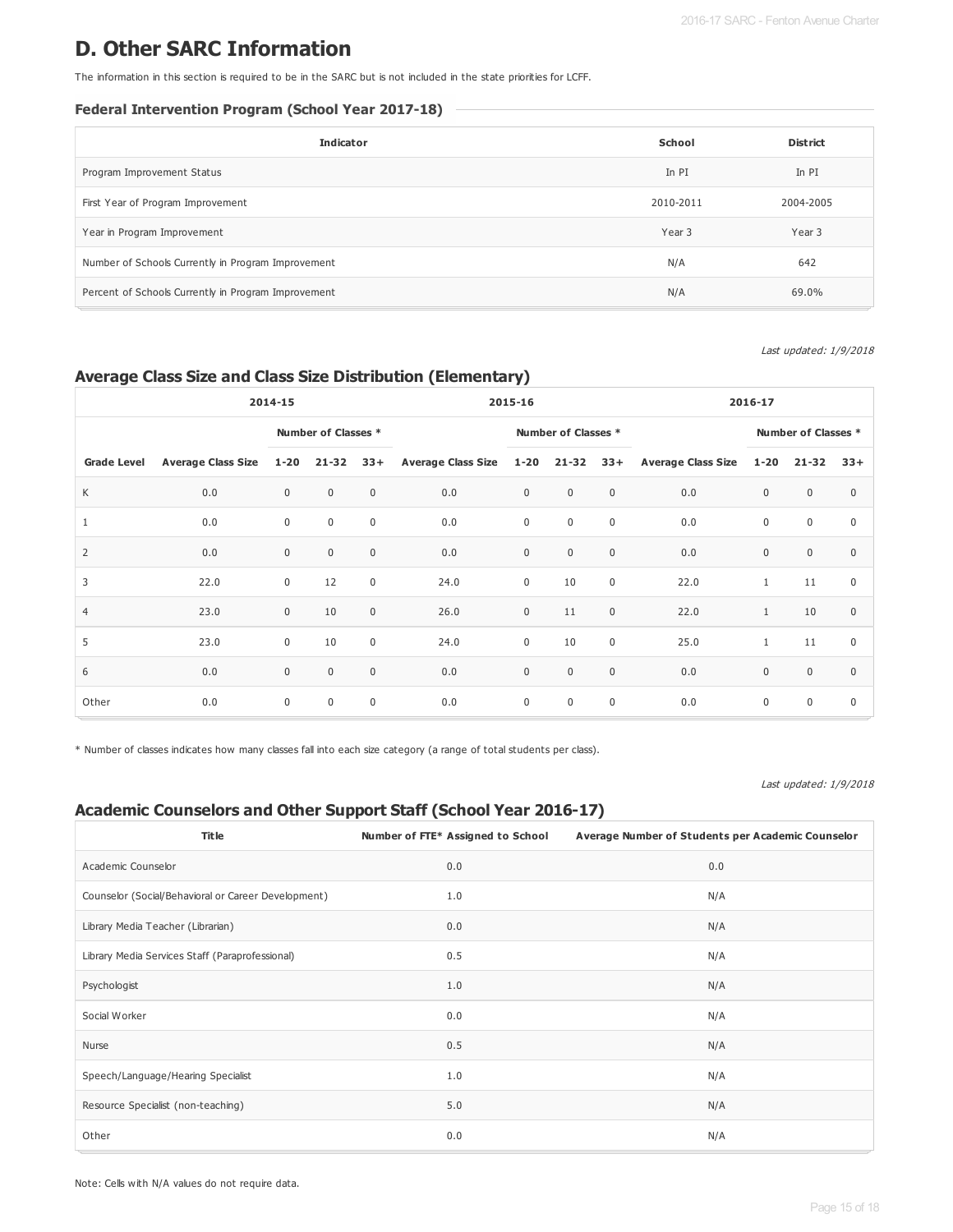\*One Full Time Equivalent (FTE) equals one staff member working full time; one FTE could also represent two staff members who each work 50 percent of full time.

Last updated: 1/9/2018

### **Expenditures Per Pupil and School Site Teacher Salaries (Fiscal Year 2015-16)**

| Level                                         | <b>Total Expenditures Per Pupil</b> | <b>Expenditures Per Pupil</b><br>(Restricted) | <b>Expenditures Per Pupil</b><br>(Unrestricted) | <b>Average Teacher Salary</b> |
|-----------------------------------------------|-------------------------------------|-----------------------------------------------|-------------------------------------------------|-------------------------------|
| School Site                                   | \$10970.0                           | \$1890.0                                      | \$9080.0                                        | \$72051.0                     |
| <b>District</b>                               | N/A                                 | N/A                                           | \$7038.0                                        | \$73658.0                     |
| Percent Difference - School Site and District | N/A                                 | N/A                                           | 200.0%                                          | $-2.2%$                       |
| State                                         | N/A                                 | N/A                                           | \$6574.0                                        | \$79228.0                     |
| Percent Difference - School Site and State    | N/A                                 | N/A                                           | 32.0%                                           | $-9.5%$                       |

Note: Cells with N/A values do not require data.

Last updated: 2/1/2018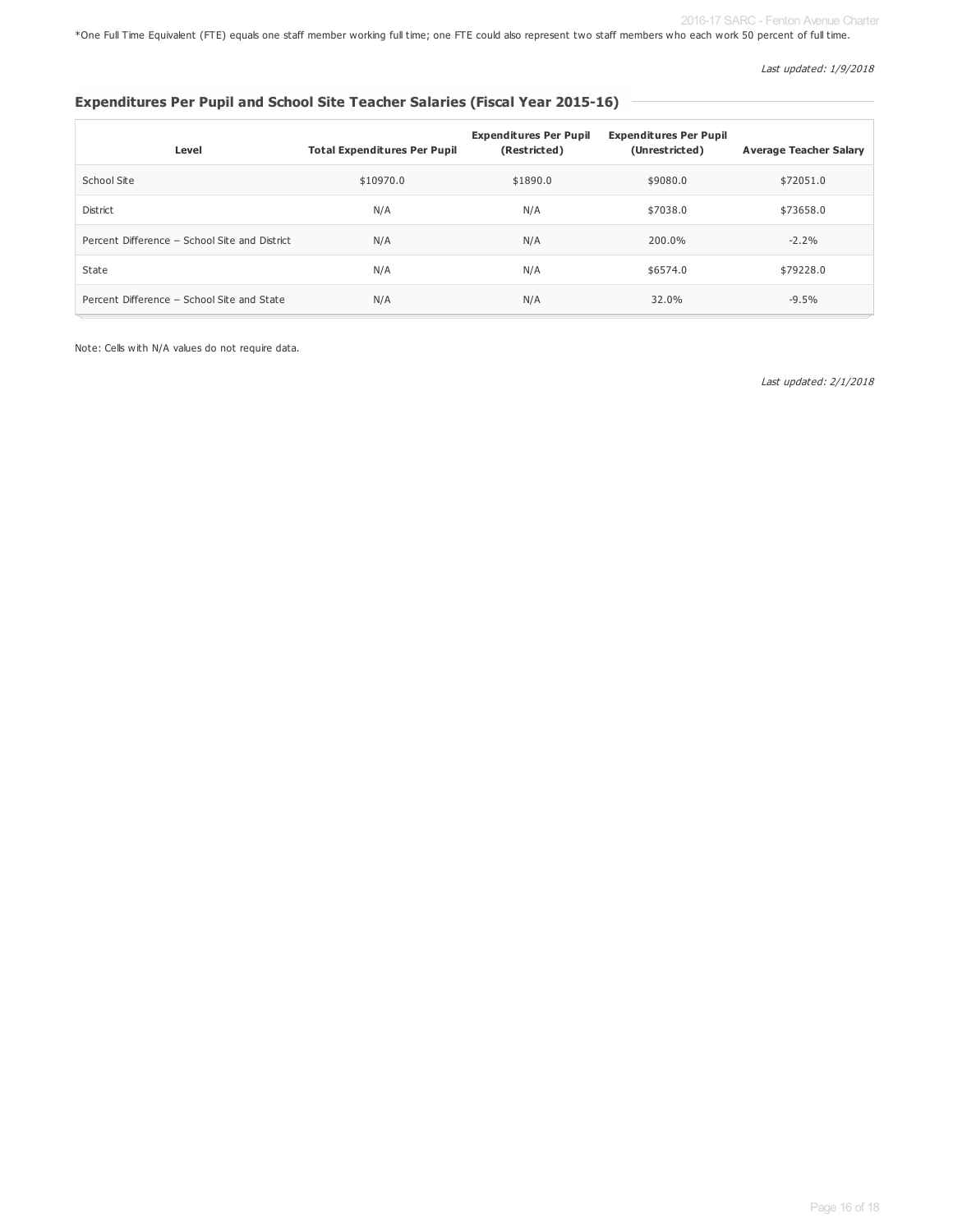A variety of supplemental programs and services are available at Fenton Avenue Charter School. There is a music instructor who works with each grade level and also facilitates chorus instruction. After-school programs include the school-funded after school playground and LA's BEST. Additional support staff includes a fulltime psychologist, school counselor, speech and language therapist, nurse's aide and a part-time registered nurse and Family Center Director. Four-hour paraprofessionals support the instructional program daily. One part-time IT assistant is overseen by a Information Technology Manager and services over 300 computers in classrooms: eight Mac desktops in all classrooms; 28 in each of the three computer labs.

Last updated: 2/1/2018

#### **Teacher and Administrative Salaries (Fiscal Year 2015-16)**

| Category                                      | <b>District Amount</b> | State Average For Districts In Same Category |
|-----------------------------------------------|------------------------|----------------------------------------------|
| Beginning Teacher Salary                      | \$43,913               | \$47,808                                     |
| Mid-Range Teacher Salary                      | \$70,141               | \$73,555                                     |
| Highest Teacher Salary                        | \$87,085               | \$95,850                                     |
| Average Principal Salary (Elementary)         | \$116,684              | \$120,448                                    |
| Average Principal Salary (Middle)             | \$131,969              | \$125,592                                    |
| Average Principal Salary (High)               | \$133,725              | \$138,175                                    |
| Superintendent Salary                         | \$350,000              | \$264,457                                    |
| Percent of Budget for Teacher Salaries        | 32.0%                  | 35.0%                                        |
| Percent of Budget for Administrative Salaries | 5.0%                   | 5.0%                                         |

For detailed information on salaries, see the CDE Certificated Salaries & Benefits Web page at <http://www.cde.ca.gov/ds/fd/cs/> .





Last updated: 1/9/2018

#### **Professional Development**

Professional development is a focus for Fenton Avenue Charter School in order to ensure ongoing professional growth. Professional development is multifaceted and is delivered in a variety of ways: seven staff development days, once a week on Wednesdays and twice a week during psychomotor time blocks. The topics for professional development are based on the school's charter as well as teacher needs. Those topics include: differentiation for all students, behavioral support, Fenton Avenue Charter SDAIE strategies for English Learners, English Language Development, Explicit Direct Instruction, Data Analysis, Depth and Complexity, Mutt-i-grees (Social-emotional learning) and the sharing of Best Practices. A school-wide focus has been placed on the implementation of the Common Core State Standards, the implementation of Next Generation Science Standards (NGSS), formative assessement and Smarter Balanced Assessments.